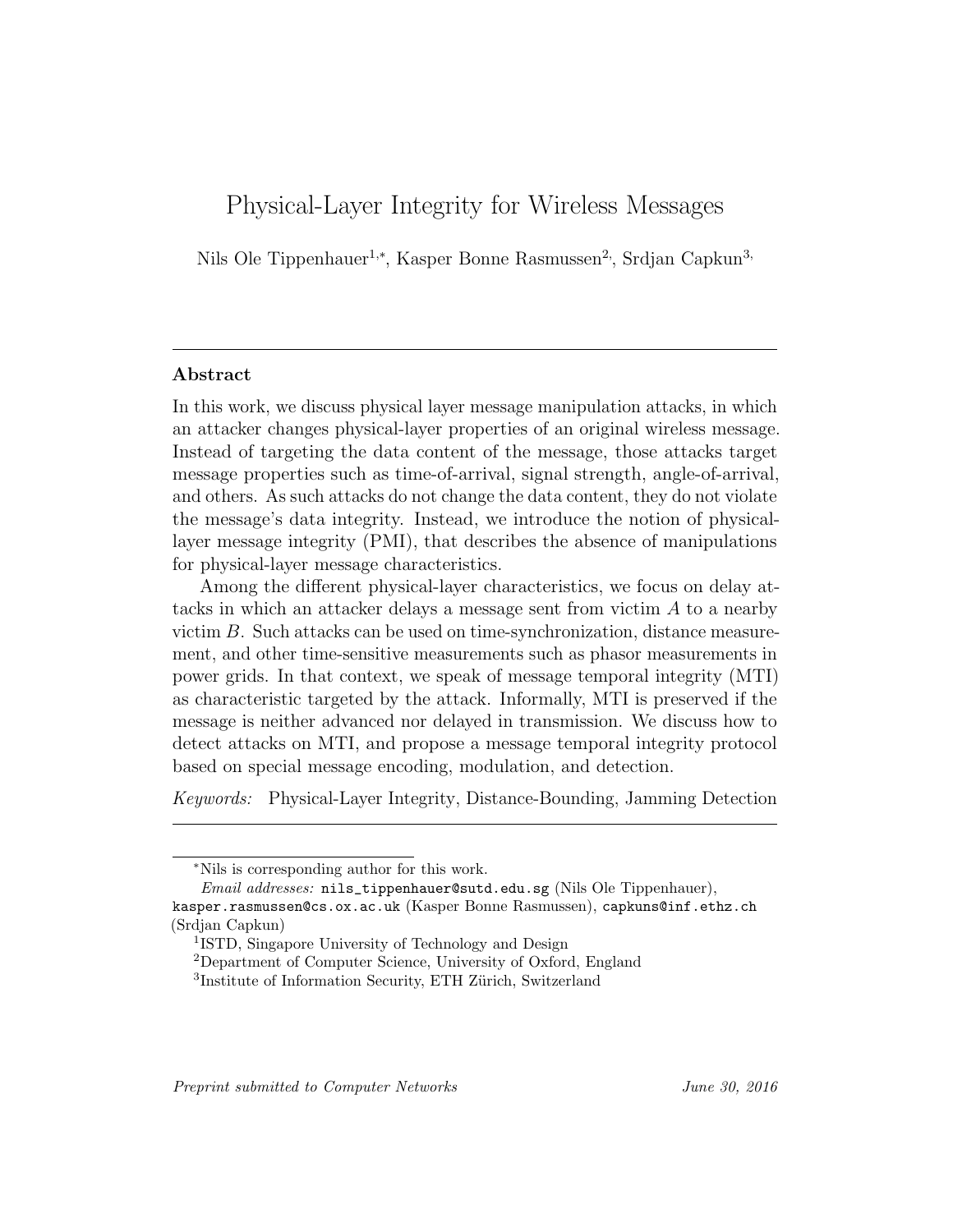# 1. Introduction

Message integrity commonly refers to the integrity of the data in a message exchanged between a source and a destination. Message integrity protection mechanisms such as message authentication codes [1] ensure that the receiver can detect if the message data was generated or manipulated by unauthorized parties. Message authentication codes leverage cryptographic primitives such as cryptographic hash functions. While message integrity covers the logical data content of messages, other manipulations during the transmission of the message cannot be detected. For example, relay [2] and delay attacks [3] can be mounted without changing the data content of the target message.

In this paper, we introduce the security notion of *physical-layer message* integrity that, unlike message integrity that is related to the data layer, relates physical-layer properties of the message, such as perceived angle-of-arrival, signal strength, bit-error-rate, spectrum, and time-of-arrival. Informally, we define physical-layer integrity as a message property that is preserved if the message is not tampered with in transmission over the channel.

In particular, we concentrate on the aspect of message temporal integrity, which is the fundamental property for time-of-arrival based secure ranging, secure localization, and time synchronization. This property is different from freshness, which is concerned with messages not being replayed and re-used multiple times; instead, temporal integrity is concerned with messages being neither delayed nor advanced during their transmission. We show that although message arrival time advancement attacks can be prevented using conventional cryptographic techniques, e. g., by making parts of messages unpredictable to the attacker, message delay attacks are difficult to prevent or detect (e.g., assuming the common Dolev-Yao attacker model  $|4|$ ). We then show that attacks on temporal integrity of messages can be detected, under a realistic attacker model. We propose a protocol that enables two mutually trusted devices to verify if the messages they exchange were advanced or delayed in transmission. We call that a *message temporal integrity* (MTI) protocol. Our protocol leverages a combination by combining distance bounding [5, 6, 7, 8] with on-off keying modulation that enables detection of delay attacks. Advancement attacks are prevented by enforcing message freshness.

The detection of manipulation of a message's physical-layer characteristics helps to solve open problems in wireless networks. Examples include secure tight time synchronization, secure ranging, and secure localization. For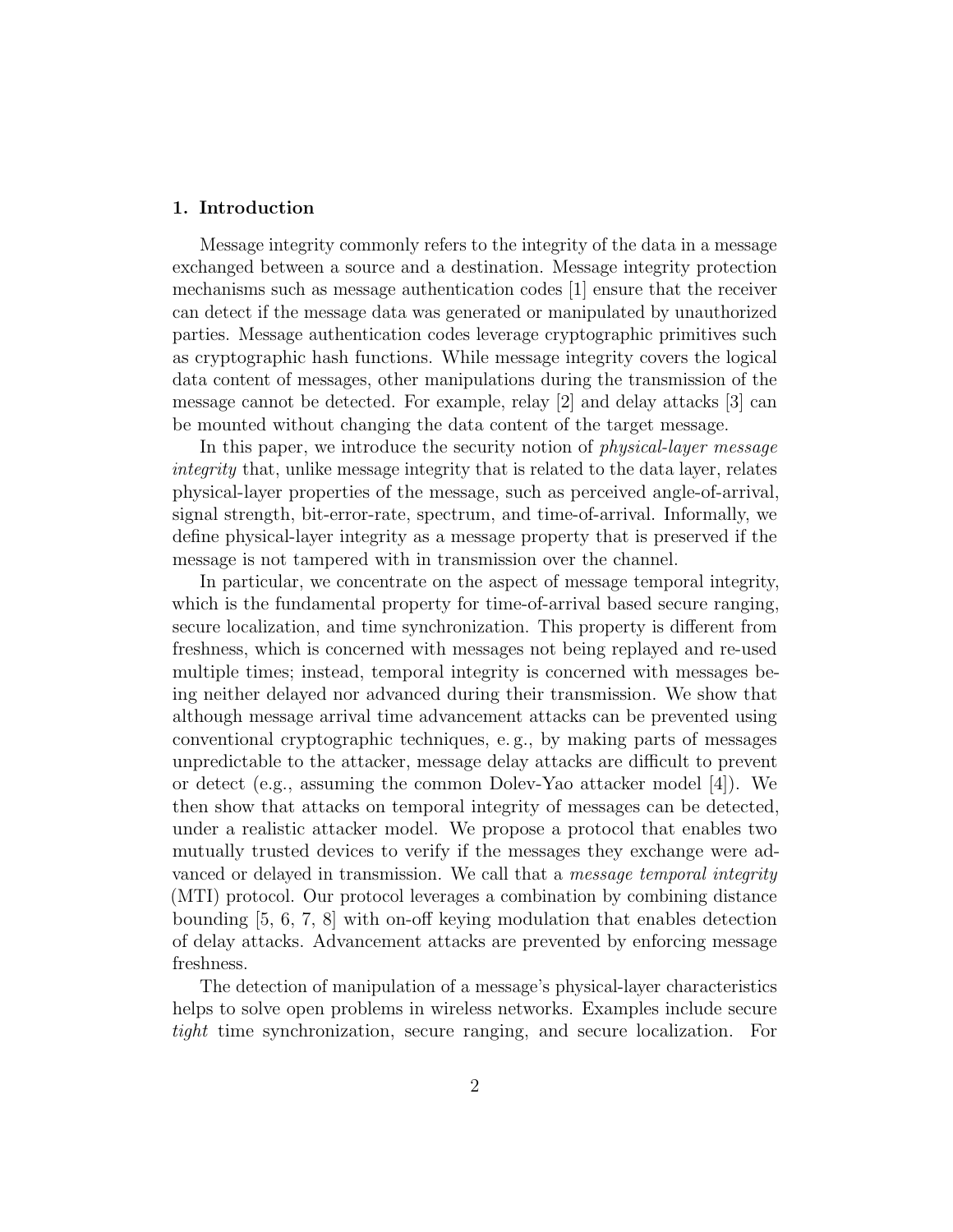example, temporal integrity is important if two communicating parties either wish to synchronize their clocks or to measure their mutual distance securely. In that case, it is critical that they can detect if the messages that they exchange are delayed or advanced. As the detection of delay attacks was not possible until now, current solutions provide only secure loose time synchronization [9, 10, 11] and secure computation of an upper bound on the distance between the devices by distance bounding protocols that enable trusted devices to obtain an upper-bound on their mutual distance [5, 6, 7, 8].

Physical-layer information is also commonly used in localization schemes. Thus, physical-layer integrity is relevant for systems and applications that rely on correct location information. Conventional localization systems such as GPS or WLAN localization are often susceptible to location spoofing attacks [12, 13, 14, 15], which demonstrates the need for solutions that are able to validate the physical-layer integrity of messages. Systems that can benefit from secure localization include vehicular networks, phase-measurement units in smart power grids, and networks of mobile robots [16, 17, 18, 19].

The rest of the paper is organized as follows. In Section 2, we state the problem that we address in this work. In Section 3, we present the general notion of physical-layer integrity. We then focus on temporal aspects in Section 4 and define the concept of message temporal integrity. In Section 5, we present a message temporal integrity protocol and analyze its security in Section 6. Section 7 concludes the paper.

## 2. Problem Statement

In this work, we consider the problem adversarial message manipulations on the wireless communication channel. Such manipulations could target different aspects of physical-layer characteristics of the message, such as perceived angle-of-arrival, signal strength, bit-error-rate, spectrum, and timeof-arrival. Attacks can also target several aspects at the same time, for example a delayed replay from a different location.

In particular, we concentrate on the aspect of time-of-arrival, i.e. attacks on the temporal integrity, as shown in Figure 1. Attacks on the temporal integrity either delay or advance a message. The attacker can perform a message advancement attack by transmitting a message ahead of time; that attack is only feasible if the attacker knows or successfully guesses the message that is to be sent. To perform a message delay attack, the attacker has to prevent the reception of the original message and replay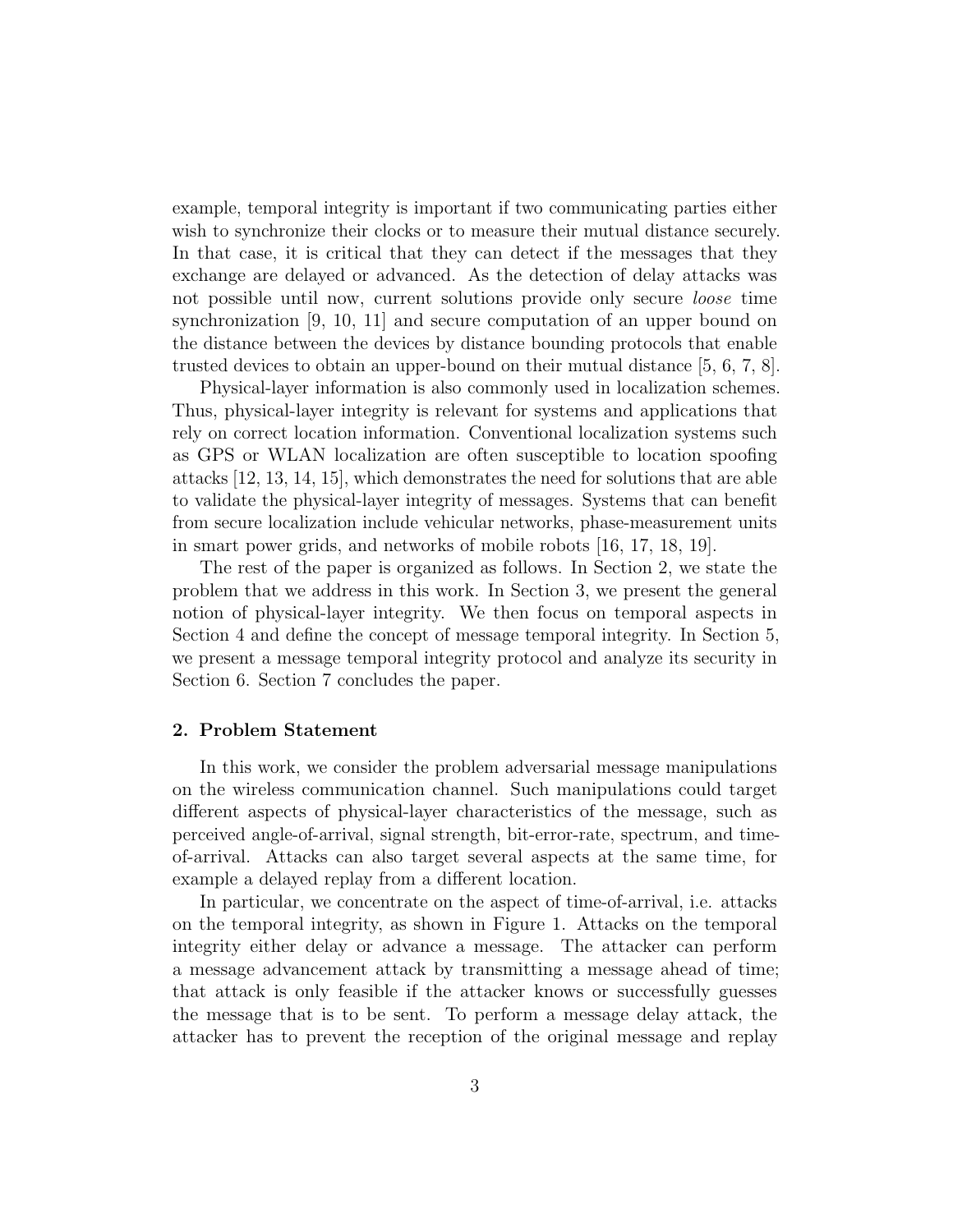

Figure 1: (a) Transmission without an attacker. (b) The attacker sends r earlier to advanced the message. (c) The attacker jams  $r$  and re-sends it later to delay the message reception.

the message with a delay. These attacks are easier if both victims are not actually in communication range – but the attacker is selectively forwarding all messages [2]. In that case. the attacker does not need to jam the original message. But even if both victims are in communication range, the attack can succeed if the attacker is able to control the channel, i.e., needs to be able to block (jam) messages and insert new messages.

Unlike message advancement attacks, which can be prevented by simple cryptographic means, message delay attacks have so far not been addressed. As part of our work, we propose a protocol that enables the detection of such attacks for arbitrary messages (i.e., that preserves message temporal integrity). That problem is relevant for the construction of time synchronization protocols (which require tight secure synchronization) and of secure ranging protocols, where two devices want to establish their mutual distance securely.

The problem of message temporal integrity can be related to the problem of (secure) time synchronization, which has been studied in the context of wireless networks [9, 10, 11, 20, 21, 22, 23, 24]. However, it is different, in that secure time synchronization protocols do not enable the detection of message delays on the channel, unless such delays are unexpected given the communication technology.

Related research has also been done in the context of protocols that upper bound the message round-trip time in ranging applications. Upper bounding of the round-trip time also gives an upper bound on the distance between the nodes—that family of protocols are known as distance bounding protocols [6, 25, 26, 27, 28, 29, 30, 31, 32]. However, these protocols allow two mutually devices only to verify an upper bound between them ,i. e., provide protection against signal forwarding (e.g. Mafia Fraud [33]).

Distance enlargement attacks on distance measurement systems were dis-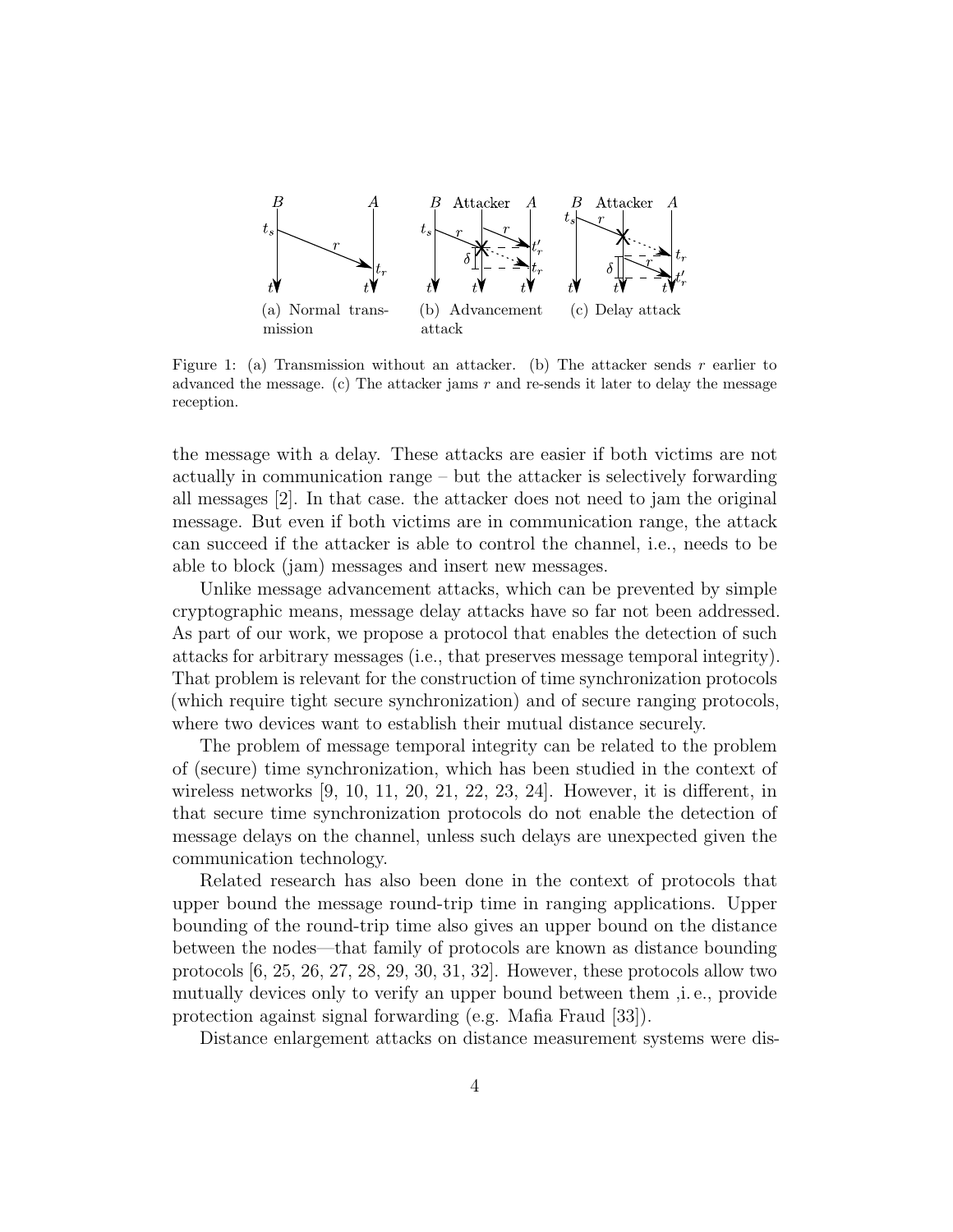cussed in [3]. The authors found that in the case of distance measurements based on IEEE 802.15.4a, enlargement attacks are mitigated by the particular modulation scheme used. In particular, the attacker was not able to delay the fine timing acquisition process reliably. The authors note that the overshadowing attack does in fact help with the detection of the presence of the message. In this work, we use a similar mitigation scheme.

We note that we do not consider the data-layer confidentiality of messages. If confidentiality needs to be preserved as well, we suggest the use of established cryptographic measures such as AES.

Rationale behind our solution. In our solution, we prevent message advancement attacks by making messages cryptographically unpredictable for the attacker. In addition, we mitigate delay attacks by preventing the attacker from manipulating and retransmitting of messages. Our solution leverages physical neighborhood of the communicating parties and a non-coherent energy-based modulation scheme to enable the receiver to detect message manipulation by the attacker (including jamming and overshadowing). Given our modulation scheme, the detection of such manipulation attacks is possible since the attacker can only add energy to the channel (i. e., the attacker can only remove energy with negligible probability).

## 3. Message Physical-Layer Integrity

In this section, we define the concept of *message physical-layer integrity* (PLI). We say that the physical-layer integrity of a message exchanged between two parties is preserved if the physical-layer characteristics of the message are not changed during its transmission over the communication channel. Such physical-layer characteristics can describe a range of features of the message, for example the perceived angle-of-arrival, signal strength, bit-error-rate, spectrum, and time-of-arrival. As an example, an attack on the angle-ofarrival characteristic changes the direction from that a message is arriving at the receiver. We discuss the time-of-arrival case in detail in Section 4.

#### 3.1. Definition

Definition 1 (Physical-Layer Distortion). Let  $C'$  be a physical-layer characteristic of a message m, as measured by the receiver. Let  $C$  be the characteristic of m if the same message had propagated uninfluenced by any attackers. The physical-layer distortion of m is then defined as  $\Delta_m = |C' - C|$  for some  $metric | \cdot |$ .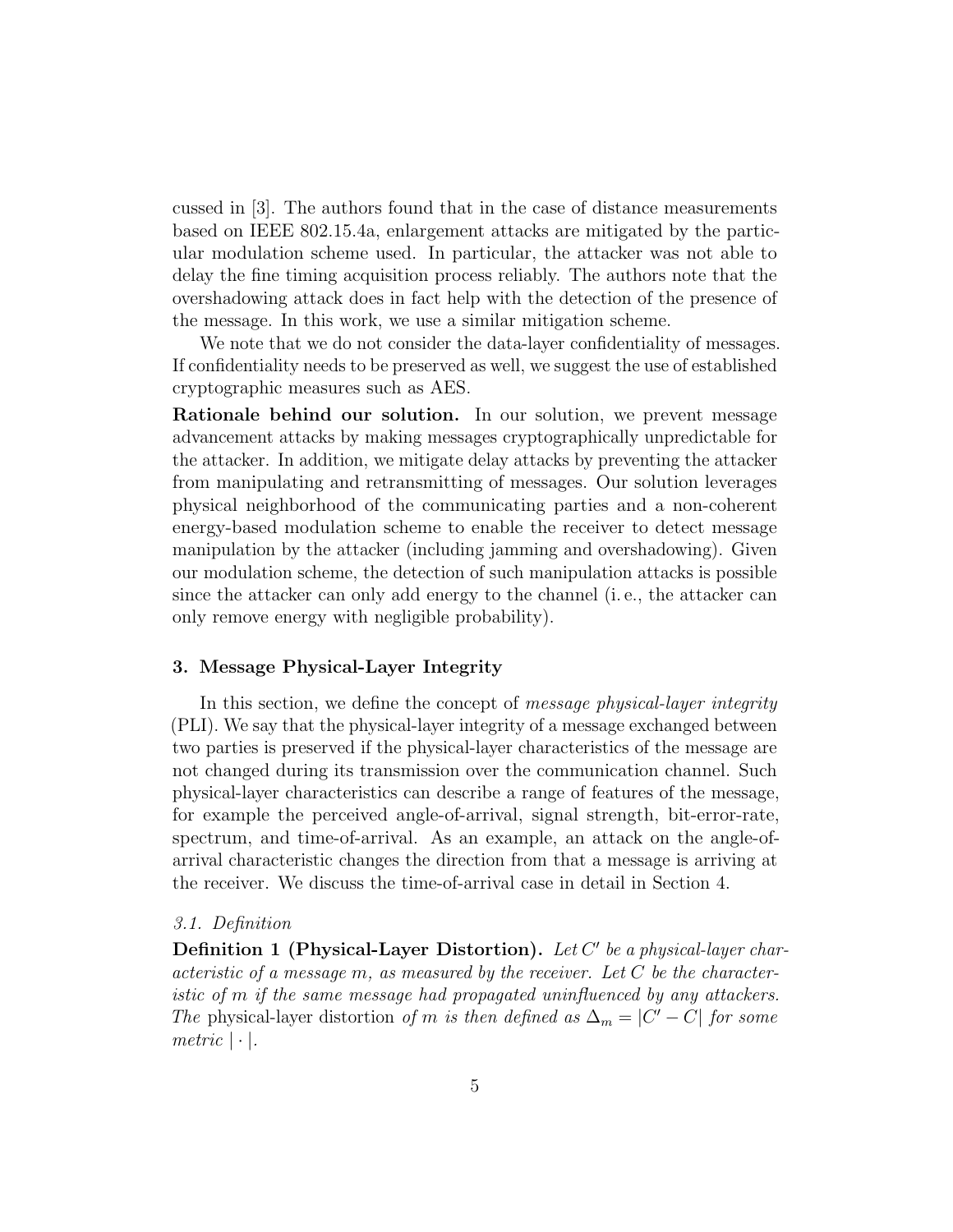Here, C can be a one-dimensional or multi-dimensional value. This concept can also be applied to *n* physical-layer characteristics at the same time – in that case  $C'$ , C and  $\Delta_m$  are *n*-dimensional vectors. The metric  $|\cdot|$  can be any suitable metric, e.g., Euclidean distance.

Definition 2 (Physical-Layer Message Integrity). The physical-layer integrity of a message m is said to be preserved if and only if  $|\Delta_m| \leq \epsilon$ , where  $\epsilon$  is a small value that determines the precision.

The use of an  $\epsilon$  threshold allows us to adapt the definition of integrity violation to different use cases.

We note that, for some characteristics, physical-layer integrity implicitly includes logical-layer content of the message. Changing the data content of a message will, for example, change its spectrum. Other characteristics such as time or angle-of-arrival are independent from the logical layer.

While in this paper we discuss physical-layer integrity in the context of wireless messages, properties such as time-of-arrival and spectrum of the message could also be considered in wired communications. Because of the static channel conditions in wired connections, such manipulation attacks might be easier to detect and harder to mount. Other properties, such as angle-of-arrival, do not directly apply in the context of wired communications.

#### 3.2. Examples

Relay attacks on NFC: In [34], the authors demonstrate relay attacks on near-field-communication protocols. In the context of physical-layer integrity, the attack changes the message signal strength, and thus the transmission range. Without the attack, the received signal strength (i.e. signal-to-noise ratio) would not have been sufficient for successful demodulation. The relay attack does not influence the data layer of the exchanged messages, but replays (and amplifies) the original signal.

Attacks on Channel-based Key Establishment: In [35], the authors demonstrate practical attacks that target a channel-based key establishment scheme. That key establishment scheme relies on measurements of the received signal strength between two communication partners. The authors show that they are able to insert spoofed messages with carefully crafted signal strength, that sabotage the key establishment with high probability.

Distance Reduction Attacks on UWB and CSS ranging Systems: In [36], the authors demonstrate how to reduce the measured distances in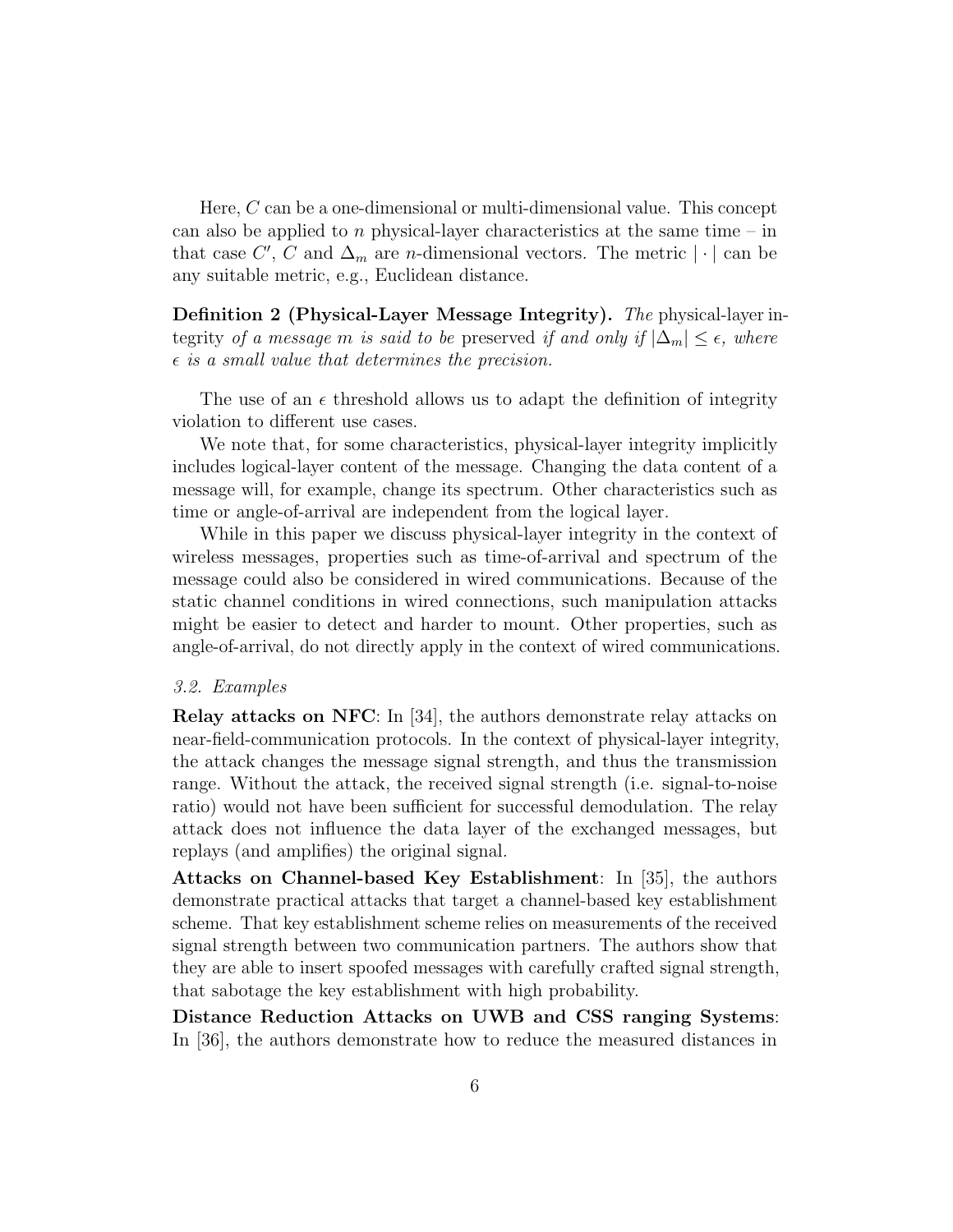Ultra Wide Band systems by symbol manipulation attacks. In [37], another set of authors demonstrated distance reduction attacks on Chirp Spread Spectrum (CSS) Systems, relying on early detection and late commit attacks [25].

## 4. Message Temporal Integrity

We will now give a definition for a selected aspect of physical-layer integrity, the message's time-of-arrival. We say that the temporal integrity of a message exchanged between two parties is preserved if the time-of-arrival characteristic of the message is not changed during its transmission over the communication channel. We start by defining the temporal shift of a message:

**Definition 3 (Temporal Shift).** Let  $t_r$  be the reception time of a message m, as measured by the receiver. Let  $t_r$  be the reception time of m if the same message had propagated uninfluenced by any attackers. The temporal shift of m is then defined as  $S_m = t'_r - t_r$ .

Definition 4 (Temporal Integrity). The temporal integrity of a message m is said to be preserved if and only if  $|\mathcal{S}_m| < \epsilon$ , where  $\epsilon$  is a small value that determines the precision.

Definition 4 states that the message temporal integrity is preserved only if the message propagated on the channel uninfluenced by an attacker (i. e., the attacker neither advanced nor delayed the message beyond  $\epsilon$ ). Following Definition 4, we further define two additional notions: *upper-bound* and *lower*bound message temporal integrity. These notions are defined in the same way as message temporal integrity, except that the condition in Definition 4 which states  $|\mathcal{S}_m| < \epsilon$  is modified, in the case of upper-bound message temporal integrity to  $S_m > \epsilon$ , and in the case of lower-bound temporal integrity to  $S_m < \epsilon$ . That simply means that the upper-bound message temporal integrity is preserved if the message has not been advanced by the attacker and the lower-bound message temporal integrity is preserved if the message has not been delayed. Examples of protocols that achieve upperbound temporal integrity are existing secure ranging and distance-bounding protocols [6, 7, 25, 26, 27, 28, 29, 30, 31, 32, 27], in which unpredictable content prevents the attacker from advancing the messages. However, in those protocols the attacker is able to delay the message after transmission.

A temporal integrity protocol enables a device A to verify the temporal integrity of a message  $m$  received from another device  $B$ . That can be achieved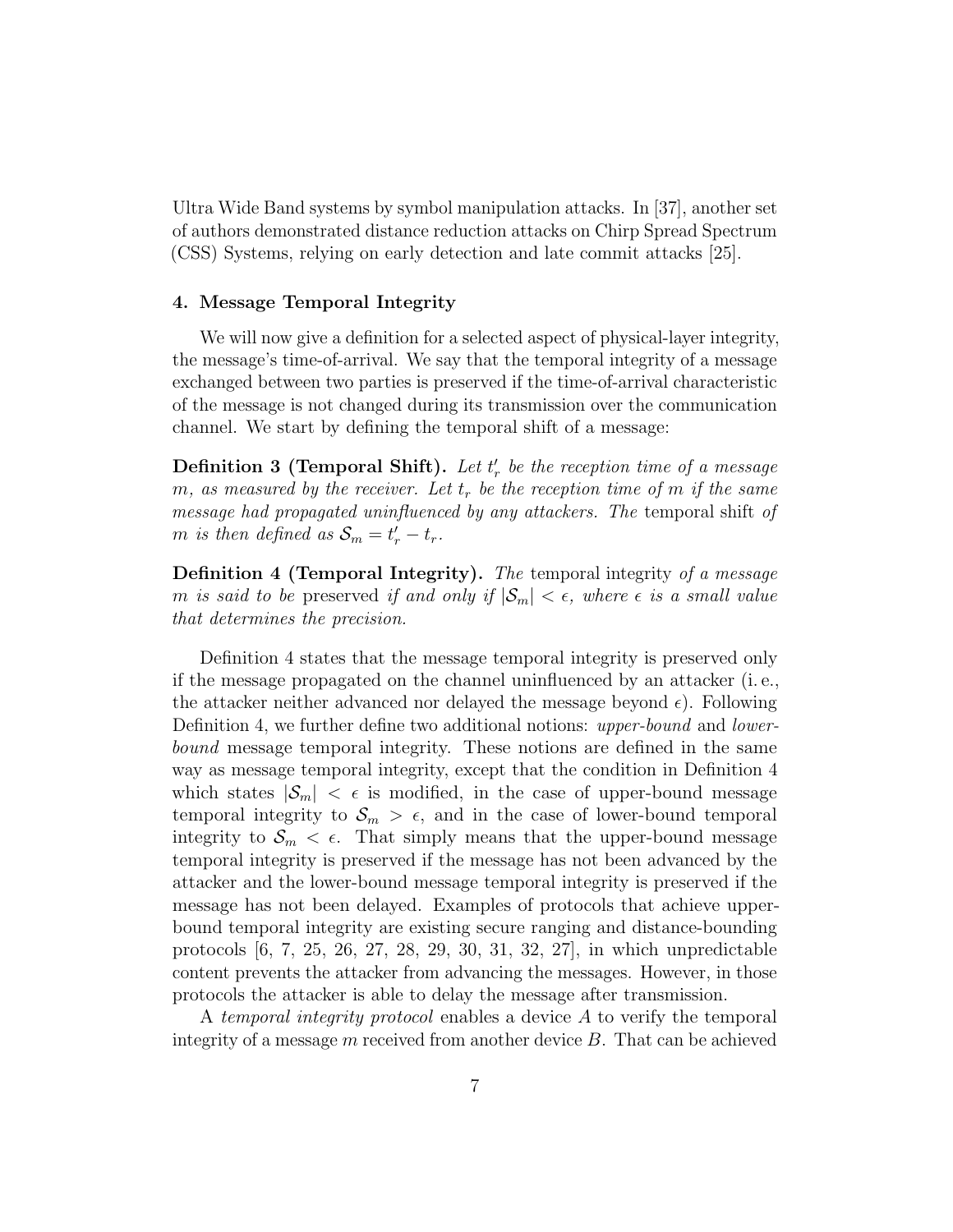by protecting the message against message advancement and message delay. If both attacks are prevented, the message's temporal integrity is preserved.

The verification of message temporal integrity assumes that the communicating devices are able to accurately measure propagation time. Because the propagation time is very short, usually on the order of nanoseconds depending on the distance between the devices, only devices designed for ranging and localization applications (e. g., devices that use Ultra-Wide-Band radios [29, 38, 27]) are currently able to measure message (signal) arrival times with sufficient precision. On a number of other platforms (e. g., those based on 802.11 standards), applications do not have access to precise signal acquisition/transmission times, and consequently cannot measure the message propagation time. Instead, these devices will only be able to measure the time interval that passed from the moment the operating system handed the message over to the sender's radio, until the time at which the receiver's radio passed the message to the receiver's operating system. We call that time interval the message transmission time and we denote it by  $t_t$  (as opposed to the message propagation time  $t_p$  which is from antenna to antenna). For 802.11 based platforms,  $t_t$  is usually on the order of microseconds.

Given this, we refine our definition of message temporal integrity and introduce the notions of loose, tight and exact message temporal integrity. We say that the message temporal integrity (from Definition 4) is loose if  $\epsilon > t_p$ , tight if  $\epsilon \leq t_p$  and exact if  $\epsilon = 0$ .

## 4.1. Preserving Loose MTI

Loose temporal integrity can be achieved by challenge-response protocols, e. g., protocols proposed for secure time synchronization [9, 10, 11].

To verify the loose temporal integrity of a message a protocol must prevent the two attacks mentioned above. The first attack (message advancement) is prevented by making parts of the exchanged messages unpredictable to the attacker. The message delay attack is prevented (detected) by comparing the measured round-trip transmission time  $t'_{t}$  with the expected round-trip transmission time  $t_t$ . That time can be roughly estimated given the devices' radios and is typically on the order of  $\mu$ s. This approach will detect message delay attacks with  $S_m > 1 \mu s$ .

We assume that the parties share a secret key  $k$  which can be used to compute message authentication code (MAC), which prevents the attacker from creating legitimate messages.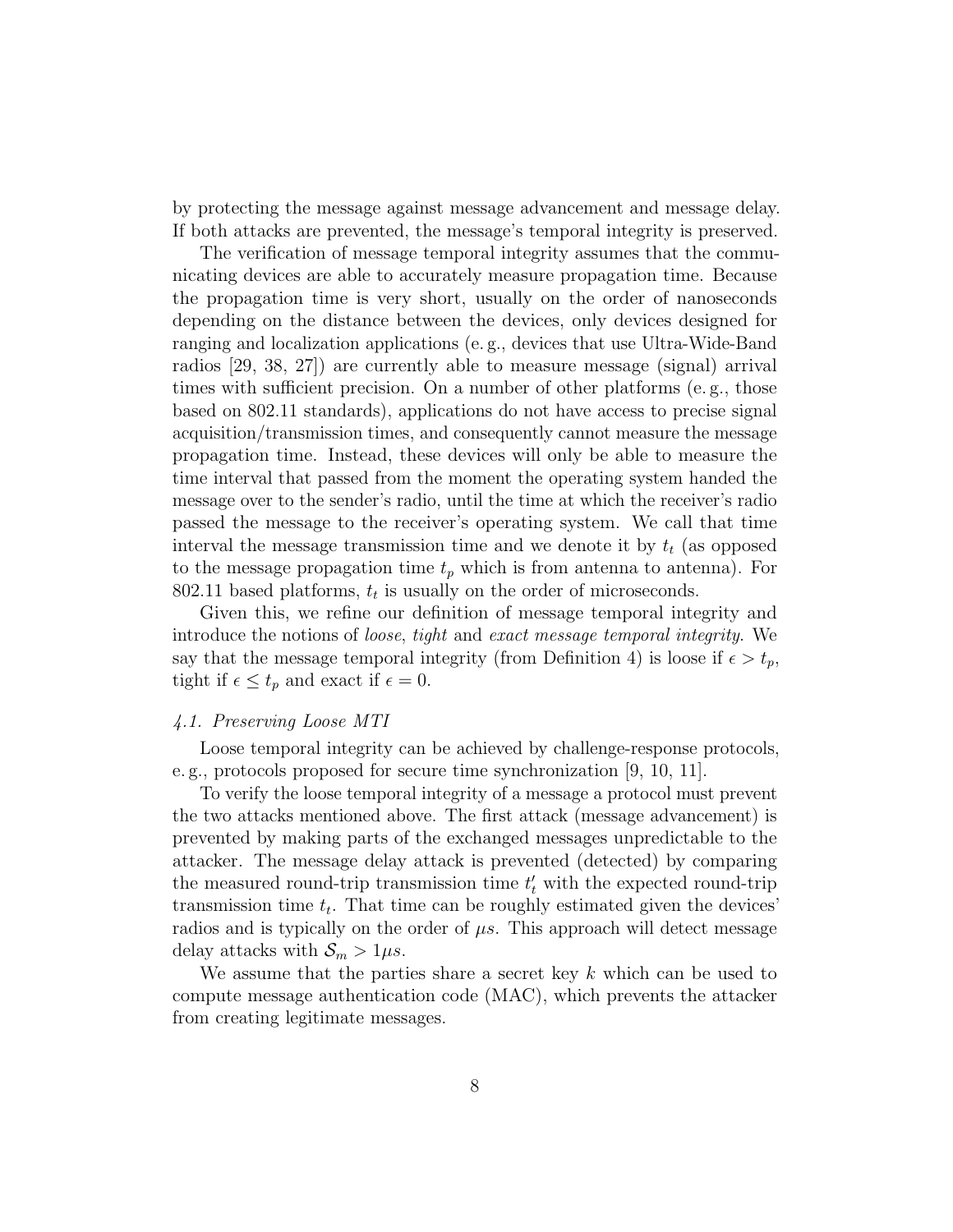## 4.2. Preserving Tight MTI

We now show why the approach to verify loose temporal integrity cannot be used to verify the tight message temporal integrity if the expected message propagation time  $t_p$  is unknown. Unlike the message transmission time  $t_t$ , the propagation time  $t_p$  is much smaller and directly depends on the physical transmission path between sender and receiver. Therefore,  $t_p$  cannot be estimated without knowing the distance between the nodes. Given the difficulty of obtaining  $t_p$ , the same approach as for loose message integrity cannot be used directly to verify the tight temporal integrity of a message. In the following, we will explore a protocol which can be used to verify the tight temporal integrity for messages between parties that do not know their exact mutual distance. We will show that temporal integrity can be achieved for some attacker models, e. g., if message deletion can be detected. If the attacker is able to delete any message at will without being detected (as in the standard Dolev-Yao model), attacks on temporal integrity are hard to prevent. Nevertheless, in many settings the attacker will not be able to prevent the reception of a message without being detected. One example for such a setting is wireless communication in a physical neighborhood, which we will focus on in the remainder of this paper.

# 5. The MTI Protocol

We now present a scheme to enable the verification of the temporal integrity of a single message. We analyze its security in detail in Section 6. We only discuss the physical layer (the modulation scheme), the message structure and data content in this work.

#### 5.1. System Model

The message temporal integrity (MTI) protocol is run between two honest parties A and B who mutually trust each other. In our protocol, A is expecting a message m from  $B$  and m's temporal integrity should be verified. We assume that  $A$  and  $B$  are not compromised and correctly follow the protocol. We further assume that the two parties know all the public protocol parameters and that they share a secret key before the protocol begins. Finally, we assume that A and B either know, or can verify, that they reside in each others' communication power range, i. e., if they can communicate directly. This requirement can be met in a number of scenarios, e.g. in static setups with known location, if the locations of the communication partners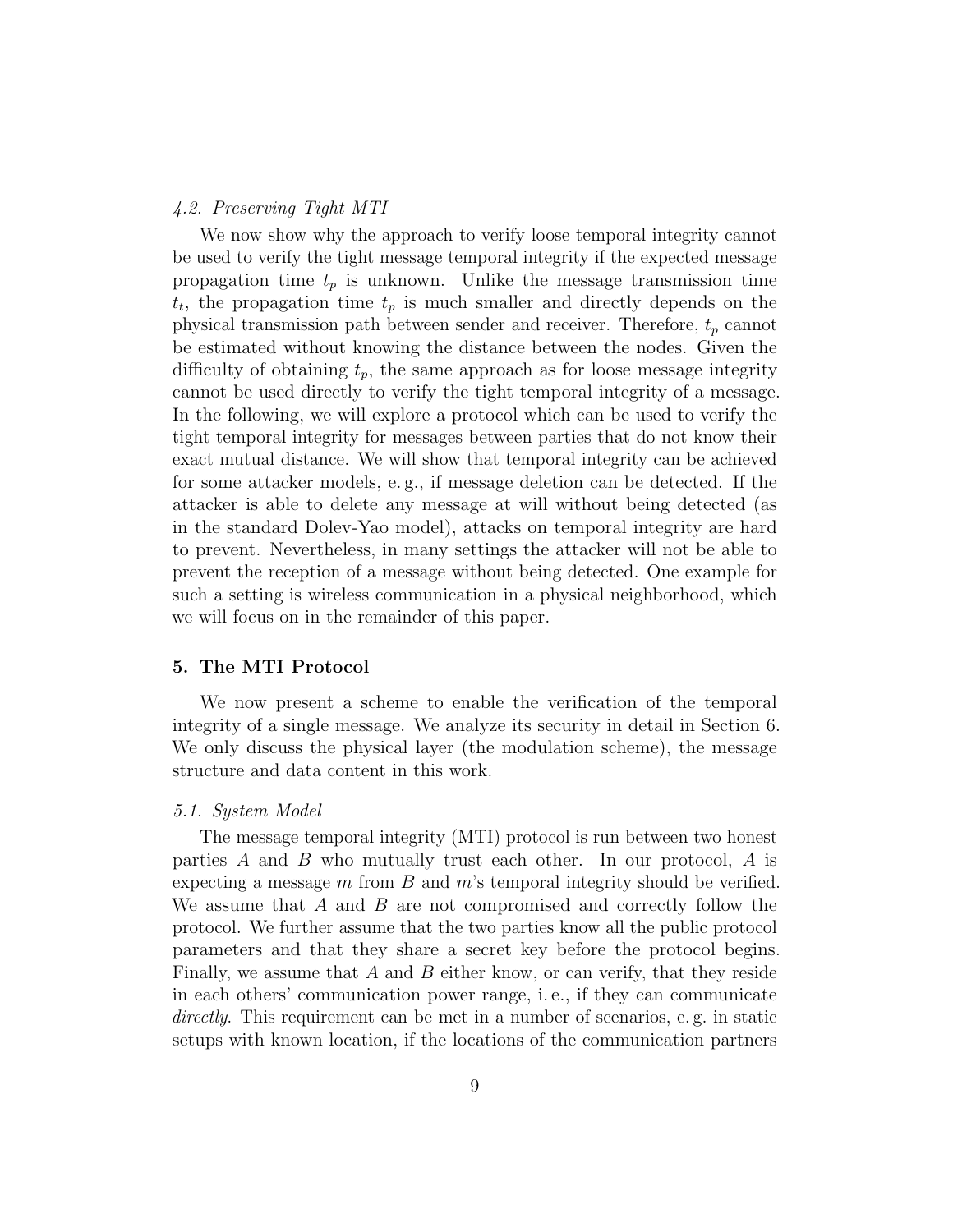can be determined via the users or services such as GPS, or by running a distance bounding protocol. This will enable them to detect message deletion attempts, and will be discussed later. A and B communicate using a scheme based on On-Off-Keying modulation, which we will introduce in detail in Section 5.4. While we focus on a static setting in the rest of this work, the high propagation speed of wireless signals implies that for speeds of typical ground-based vehicles, the location error due to ToA changes will always be negligible if the overall protocol run only takes microseconds (e.g. as in [27]).

## 5.2. Attacker Model

The goal of the attacker is to delay or advance the delivery of the message m (contained in the response from  $B$  to  $A$ ).

We assume that the attacker controls the wireless communication channel in the sense that he can eavesdrop messages and modify transmitted messages by adding his own signals to the channel. However, the attacker is not able to (completely) remove all signals (i. e., energy) from the wireless channel (the attacker cannot disable the channel), e. g., by using a Faraday cage to block the propagation of radio signals between  $A$  and  $B$ . The attacker can jam the transmission and in that way prevent the reception of the information contained in the original message, but the receiver will still receive the energy contained in the original signal (superimposed by the attacker's signal). This attacker is an adaption of the Dolev-Yao attacker [4] and is realistic in a number of wireless scenarios.

We assume that the process of reacting to a signal on the channel incurs a non-zero processing delay  $\delta$  for the attacker, as the attacker must receive the signal and then transmit the reaction. We will discuss implications of this in the security analysis in Section 6. The attacker does not possess the secret key shared between  $A$  and  $B$ . In addition, we assume that the attacker cannot transmit messages at a speed higher than the speed of light.

#### 5.3. The MTI Protocol

A message temporal integrity (MTI) protocol will verify the tight temporal integrity of a message m sent from B to A, even if m is known to the attacker in advance. m is the only message whose temporal integrity is protected.

The MTI protocol is shown in Figure  $2(a)$ . The protocol is initiated by A, who sends a request to B containing a nonce  $N_A$ , and the sender-ID of A, encrypted with a shared key  $k$ . When  $B$  receives the request, it sends back a reply  $r = m\|\text{MAC}_k(m\|N_A\|B)$ , which contains the message m and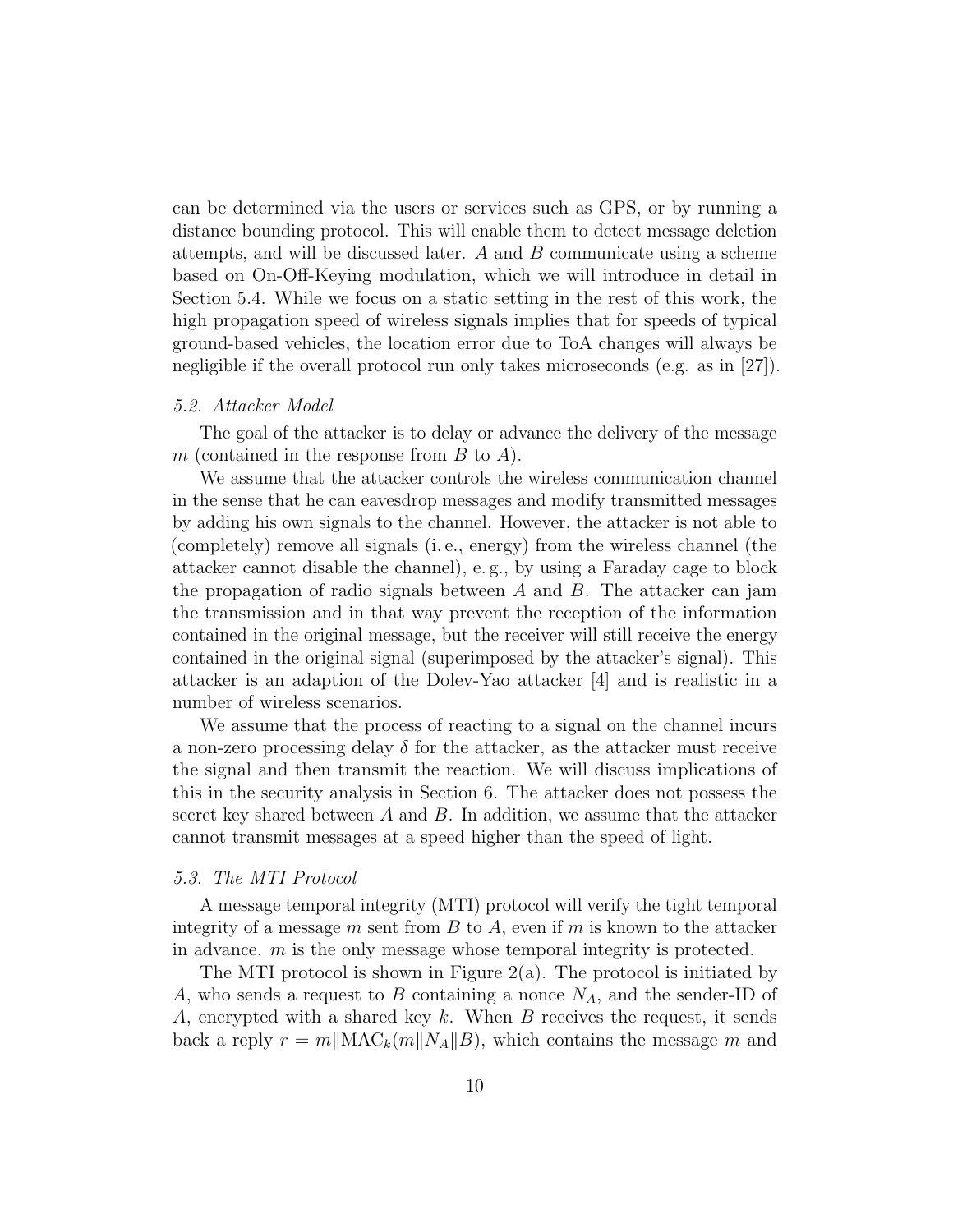

Figure 2: (a) The message temporal integrity Protocol: A sends an encrypted nonce  $N_A$  to B in order to request the transmission of a message  $m$  (together with its identity). When B receives  $N_A$ , it sends a reply  $r = m\|\text{MAC}_k(m\|N_A\|B)$ . Immediately after sending the request,  $A$  starts to listen for any message fragment  $r'$  on the channel.  $A$  will know that the temporal integrity of m is preserved if  $r' = r$ . (b) After sending the request, A monitors the channel for the reply  $r'$ . The first pulse detected (energy above threshold) on the channel will start the decoding process. If this decoding process results in a valid  $r' = r$ , A successfully verified m's temporal integrity.

a message authentication code (MAC) of  $m$ ,  $N_A$ , and  $B$  (constructed using  $k$ ). The reply uses a special modulated scheme using on-off keying on the physical layer, which is described in detail in Section 5.4.

Immediately after sending the request message, A listens on the channel for the reply (Figure 2(b)). To detect the reply, A continuously monitors the receiving channel to detect any pulses of the reply. If the first detected pulses start a well formed message  $r'$ , A will extract  $m'$  and the MAC, and verify that the MAC is valid for  $m'$  and  $N_A$ . If the MAC is valid, A concludes that the temporal integrity of the message  $m'$  contained in  $r'$  is preserved. We explain why this test suffices in Section 5.4 and Section 6.

If the first pulses detected by A do not start a well formed message, the MAC is invalid, or no signal is received within a predefined time  $t_{N_A}$ , A aborts the protocol (or restarts it with a fresh nonce).

The MTI protocol works under the assumption of presence awareness, that is,  $A$  will accept that the message from  $B$  has its temporal integrity preserved, only if it knows that during the protocol execution  $A$  was in  $B$ 's power range. This condition can be validated right before the MTI protocol is run, e.g., by having A and B run a distance bounding protocol. The presence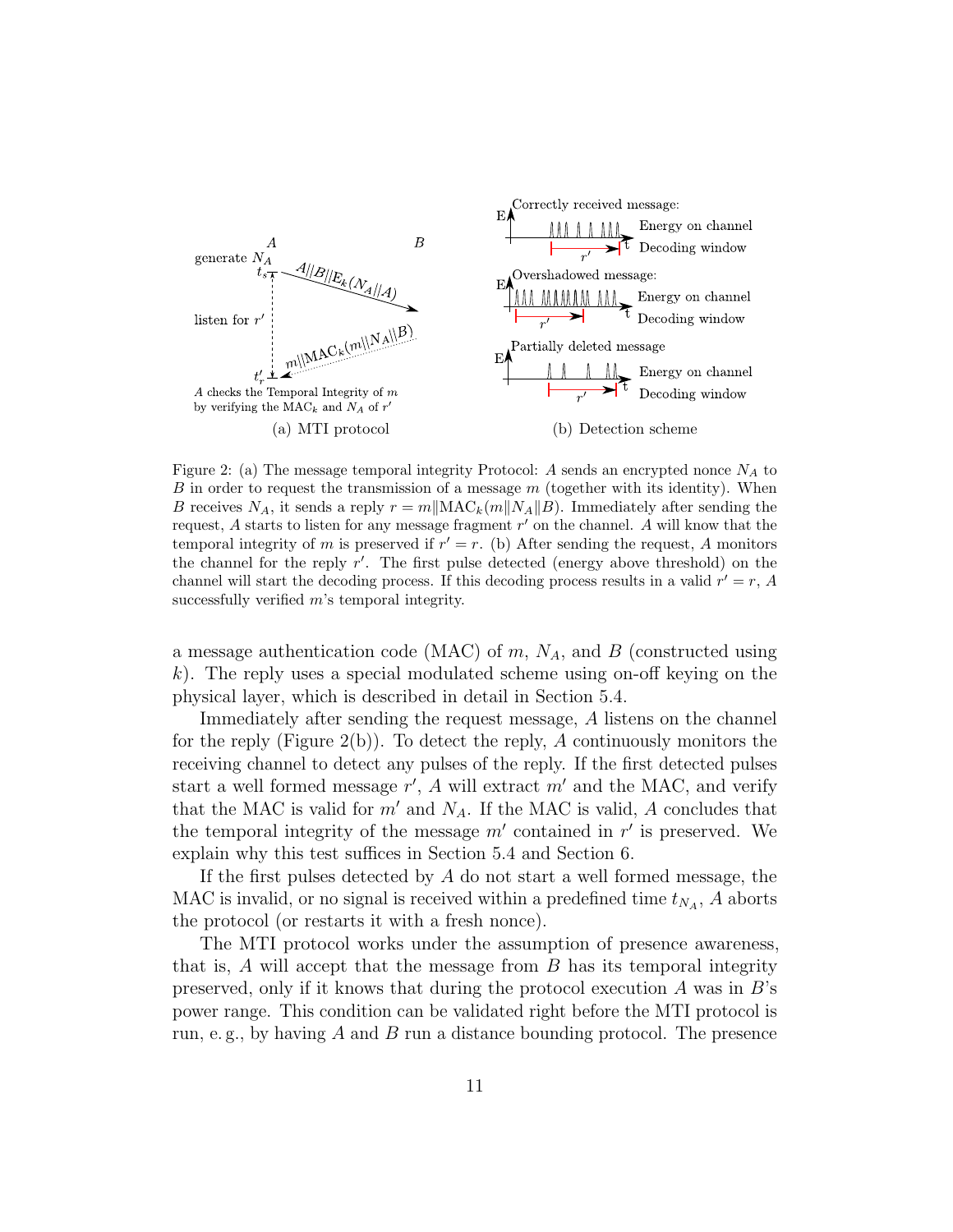awareness does not rely on an exact location estimate of the communication partner, if is reliably known that the partner is in communication range.

We use both encryption and a MAC in the protocol to ensure two requirements i) B will not start the transmission of the reply message before  $A$  is in waiting state, and ii) the authenticity and data integrity of the reply message m must be protected.

## 5.4. Modulation Scheme

The temporal integrity of the message  $m$  can only be verified if attempts to delete it can be detected by the receiver A. To achieve this, we use an energy based non-coherent modulation/detection scheme.

The modulation scheme resembles traditional on-off keying with very short pulses (e. g., 2 ns long Ultra-Wideband (UWB) pulses used by devices like [29, 38]). A message using such a modulation scheme will consist of a preamble and the data part, a sequence of pulses with a fixed pulse rate. A binary sequence is sent in the following way: For every One, a pulse is sent, and for every Zero no pulse is sent. To detect a message, the receiver first detects the presence of individual pulses in the target frequency band. This detection can be achieved through suitable (non-coherent) hardware components, e.g. energy detectors [27]. Effectively, the energy detection works by continuous integration of the channel's energy in the communication frequency band, over a time window with length equal to the pulse length. The non-coherent receiver does no need to be exactly phase-synchronized.

If the total energy in this integration window is above a certain threshold, the signal is decoded as one, otherwise as zero. In our proposed transceiver, the detection threshold depends only on the expected signal strength of the pulses used to communicate and not on the noise level on the channel.

The on-off keying modulation scheme for the preamble makes it impossible for the attacker to erase the preamble from the channel given our attacker model, as the attacker is not able to reliably remove energy from the channel [39]. Failed signal attenuation attacks even add additional energy to the channel, which makes the corrupted messages easier to detect.

Non-coherent modulation schemes are being used in existing UWB ranging devices [29, 38], which also provide the nanosecond precision required. Therefore, the required modulation scheme does not require fundamental changes to radio hardware. Other modulation schemes could also be suited to prevent message deletion (further discussion can be found in [39]).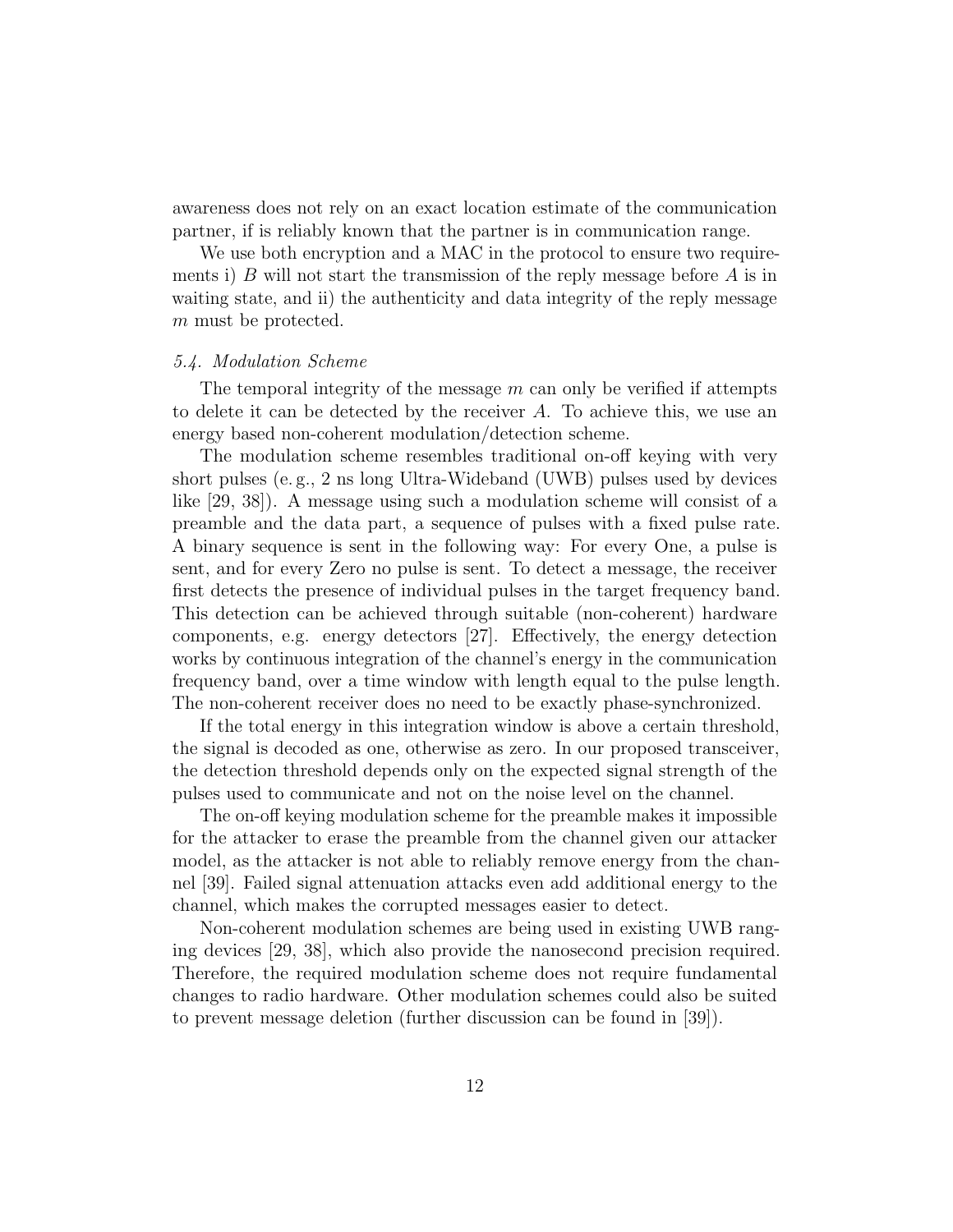#### 6. MTI Protocol Security Analysis

We now discuss attacks on the MTI protocol. In general, attacks could violate the temporal integrity of r by advancing or delaying the reply  $r =$  $m\|\text{MAC}_k(m\|N_A\|B)$  sent by B. In order to achieve this, the attacker M will have to either (i) send a copy of  $r$  earlier than the original message, or (ii) prevent A from receiving the original message. Message advancement requires the attacker to send  $r$  earlier than  $B$ , and the attacker must delete the original message. A delay attack requires the attacker to delete the original message and to resend it at a later time. We now discuss those attacks in detail, and show that with the given modulation scheme and message format, both early transmission of r and message deletion are impossible for the attacker. The protocol does not protect all aspects of physical-layer integrity, e.g., the attacker would still be able to change to angle-of-arrival, or change the signal's spectrum. As this work focuses on the physical-layer aspects of the exchanged messages, we consider a detailed formal analysis of the exchanged message structure to be out of scope.

## 6.1. Resistance to Early Message Transmission

In a message advancement attack, the attacker M would send  $r =$  $m\|\text{MAC}_k(m\|N_A\|B)$  earlier than B to make A record an incorrect time of reception  $t_r'$  (see Figure 1(b)). Given our proposed message structure, the attacker must be able to create valid MAC signatures of the message to create r. As the reply r also contains a fresh nonce  $N_A$ , the attacker cannot reuse previously sent replies by  $B$ . Therefore, the attacker can only send a valid  $r$ early with a negligible chance (depending on the length of the MAC). As all communication is wireless, the propagation speed cannot be increased by the attacker, defeating wormhole attacks such as [40].

#### 6.2. Resistance to Message Deletion

Delay attacks would be possible if the attacker could prevent A from receiving the original message. We now discuss techniques for *message* deletion in a wireless setting and how our receiver design detects them.

#### 6.2.1. Overshadowing:

A well known attack to prevent a receiver from receiving a message on the channel is to send a second, stronger signal. This stronger signal will add to the legitimate signal from the original sender and overshadow it (upper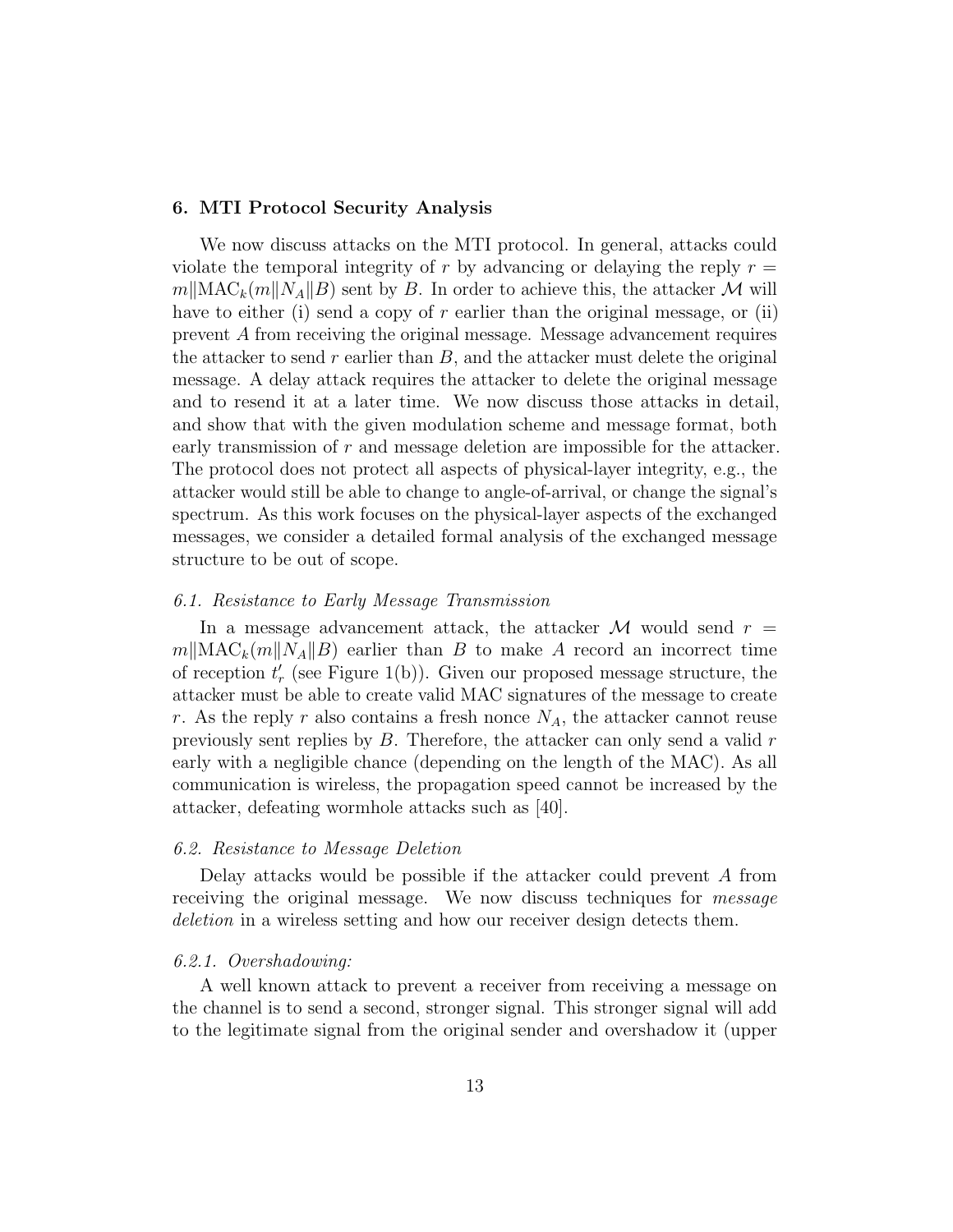

Figure 3: (a) Overshadowing of two sine waves: In the upper figure, the original signal is overshadowed by the attacker's 4 times stronger signal, making the receiver see only the added signal. The lower figure shows an example of destructive interference: the original signal is superposed by an echo signal, shifted by  $\pi$  radians and 85% of its amplitude. The resulting signal is attenuated to 15% of the original signal at the receiver. (b) Time-critical messages are protected using energy-based on-off keying. This prevents the message from undetectable deletion and overshadowing.

plot in Figure 3(a)). The content of the added signal can range from random noise in the target band (i. e., AWGN jamming) to fully modulated and coded messages. Due to our modulation scheme, attempts by the attacker to overshadow the message will only add more energy to the channel, and lead to (possibly modified) reception of the message (Figure 3(b)). Typical radio hardware will drop malformed messages and ignore messages which are not intended for that recipient, higher level protocols will therefore not be able to detect this attack but will decode the message contained in the stronger signal. In contrast, our receiver design relies on the detection and reporting of any such malformed or misdirected messages. If any of these is received while waiting for  $r'$ ,  $A$  will assume that  $r'$ 's temporal integrity was violated.

## 6.2.2. Signal Attenuation:

Attenuation attacks have been demonstrated as less intrusive attack variants for wireless signals [39]. In such an attack, the attacker sends a carefully selected signal to prevent the reception of the original message based on destructive signal interference. Unintentional destructive interference is a well-known problem in communications and it sometimes occurs in multipath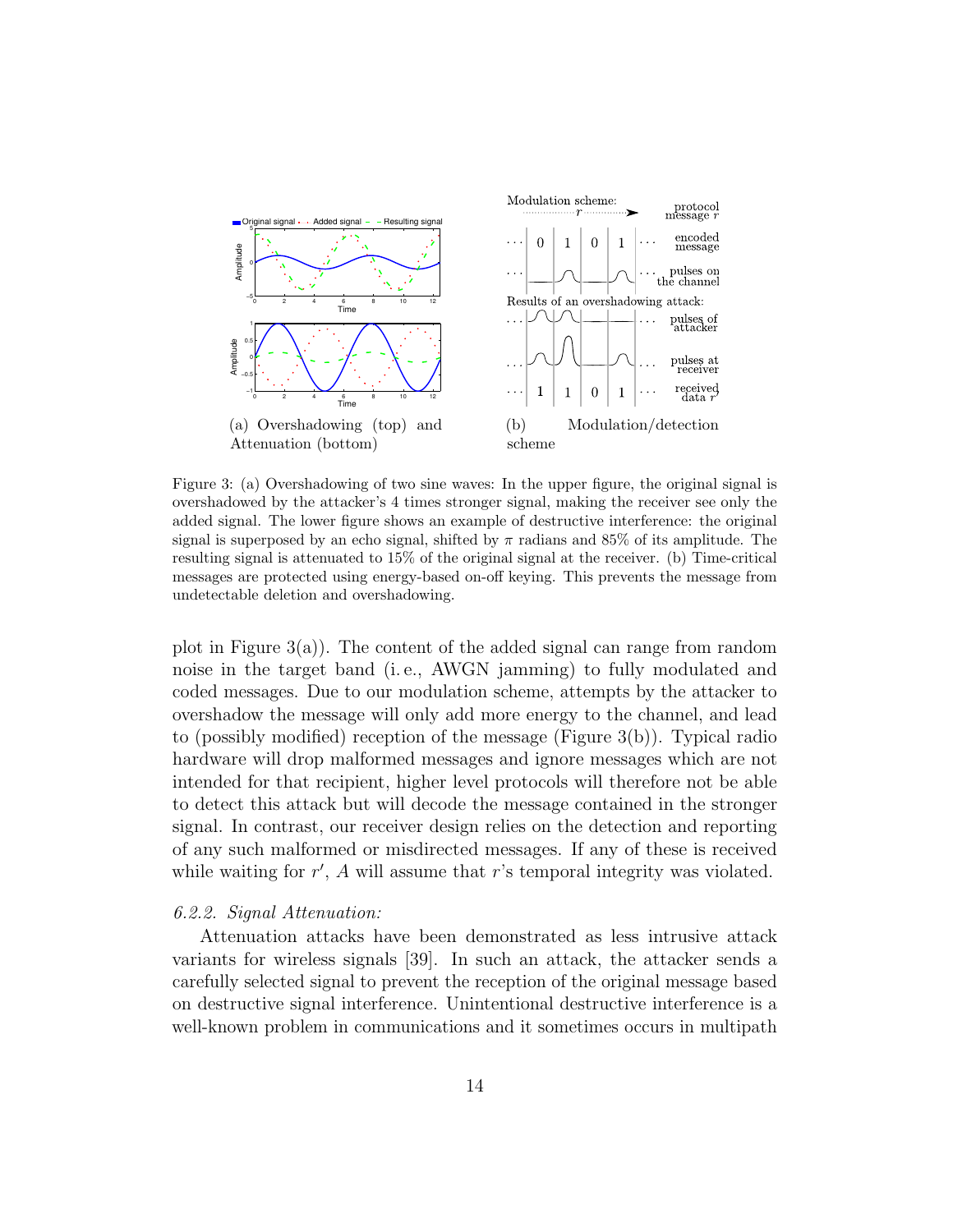environments [41]: objects in the environment of the sender and receiver reflect radio waves, which in effect add as correlated noise to the received signal. Due to the increased propagation path, a phase shift of the original signal occurs. In some cases, this will lead to a serious signal degradation at the receiver, e. g. if the carrier phase shift is around 180 degrees, the reflected signal will superimpose the original signal and significantly attenuate the strength of the original signal (lower plot in Figure 3(a)).

As discussed in [39], the attacker has to know the message content (i.e.  $r$ ) in advance in order to generate the counter-signals, or he has to relay the incoming signals with the correct phase offset (a  $\pi$ -shift attack). To find possible attacker placements for  $\pi$ -shift attacks, we can compute the maximal possible delay to achieve the target attenuation. Assuming that the attacker wants to attenuate the signal by at least 75% (6dB), he has at most one quarter of the symbol's duration to demodulate the incoming signal and start his own transmission (if located on the line connecting  $A$  and  $B$ ). For higher attenuation than 6dB, the attacker has even less time to send the signal.

Thus, any physical attacker has strict upper limits on the processing delay of *B*'s signals:  $\delta_{max} = \frac{d_p}{2}$  $\frac{L_p}{2}$ . This processing delay also includes the additional time of flight of the signals should the attacker not be located co-linear with A and B. Therefore, the following inequality must always hold:

$$
\frac{d_{BM} + d_{MA}}{v} + \delta \le \frac{d_{BA}}{v} + \delta_{max}
$$

In this inequality, v is the signal propagation speed,  $d_{BA}$  ( $d_{bM}$ ) is the distance between B and A (B and attacker, respectively), and  $\delta$  is the attacker's processing time.

Even if we assume an ideal attacker with  $\delta = 0$ , the attacker is still restricted to an area very close to the signal path. For example, if  $d_p = 2$  ns (as it is common for UWB symbols), then the following has to be true for the repeating attacker's position:

$$
d_{A\mathcal{M}} + d_{\mathcal{M}B} \leq d_{AB} + 15 \text{ cm}
$$

This follows from  $\delta_{max}v = \frac{d_p v}{4} = 15$  cm.

In addition, the exact position of  $A, B$ , and  $M$  influence the exact timing and therefore phase of the involved signals. If any of the positions differs by a few centimeters for common UWB carrier frequencies (e. g. 3 GHz), the annihilating signal will instead reinforce the original signal.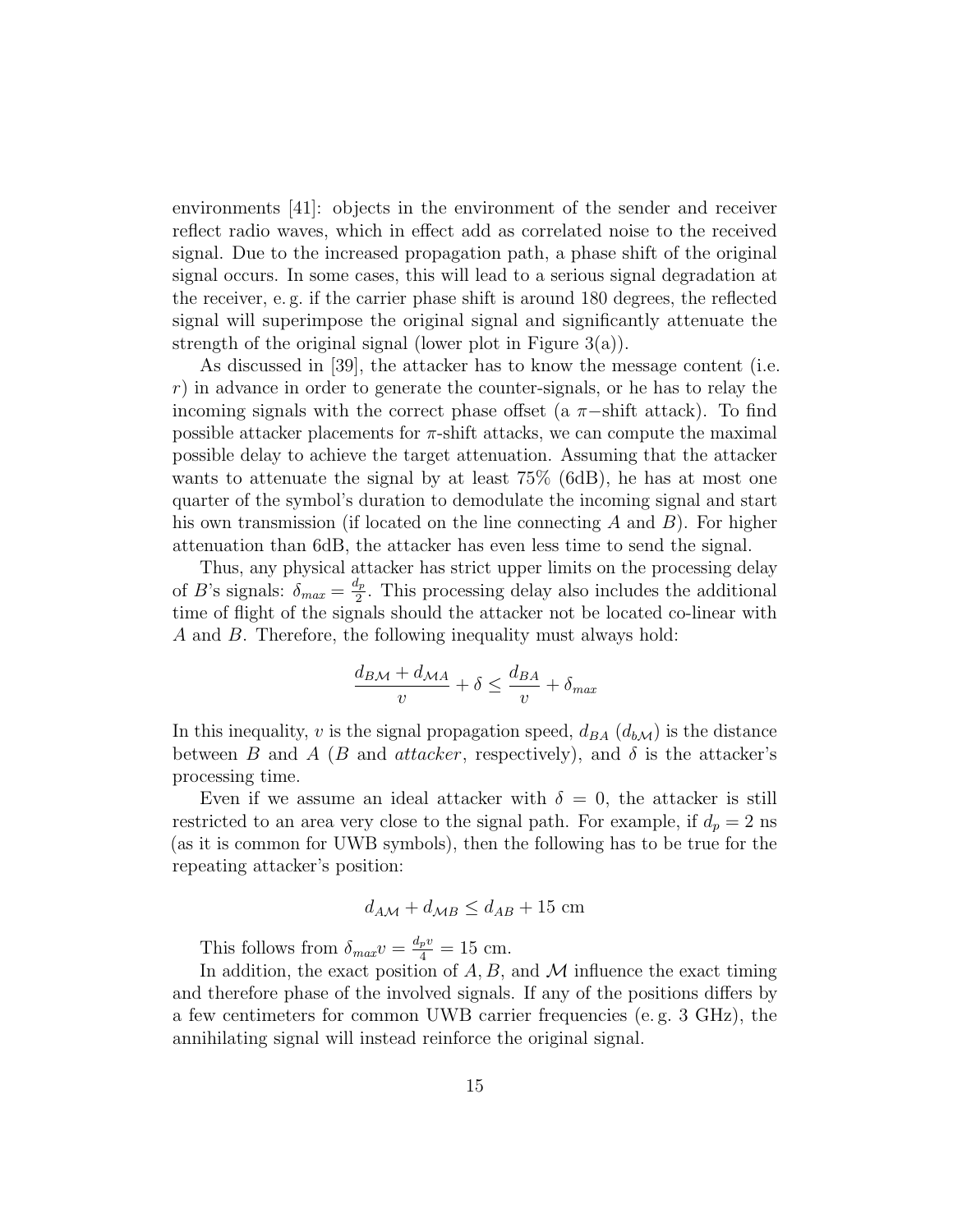#### 6.3. Summary on MTI Protocol Security

We conclude from our analysis that, in a wireless neighborhood setting, the modulation scheme presented in Section 5.4 allows A to detect both high power overshadowing and annihilation attacks. The high power overshadowing attacks will result in a decoding error at the receiver because the attacker can only corrupt existing messages (as even high energy noise will be interpreted as sequence of ones), due to the proposed modulation scheme. Annihilation attacks which aim on the on-the-fly deletion of signals on the channel are defeated by using very short symbols (e.g.  $d_p = 2$  ns [29, 38, 27]). Based on work such as [39], we argue that it is infeasible for even a strong attacker to deterministically cancel such pulses, given that their data content and the channel is sufficiently random, because the attacker is not able to generate and transmit appropriate counter-signals in time. Therefore, A will always be able to see at least fragments of the original preamble, which will cause A to abort the MTI protocol run.

As for the advancement attack, the attacker has to guess the random content of the message to send an earlier version, which is prevented by having a long enough MAC and nonce.

## 7. Conclusion

In this paper, we introduced the property of *physical-layer message in*tegrity, together with the more specialized notion of message temporal message integrity. Both message properties are preserved if the message is not manipulated by the attacker (e.g. neither advanced nor delayed) in transmission over the communication channel. We further proposed and analyzed the message temporal integrity (MTI) Protocol that allows to verify the temporal integrity of messages transmitted over a wireless communication channel. The MTI protocol leverages messages using energy-based modulation, which is inherently hard to remove from the channel for the attacker. In future work, we plan to demonstrated the proposed MTI protocol in a prototype implementation. In addition, we hope to find similar solutions for different aspects of the physical layer message integrity, such as angle-of-arrival.

## Acknowledgements

This work was supported by the Zurich Information Security Center (ZISC), and by SUTD under SRG SRIS14081.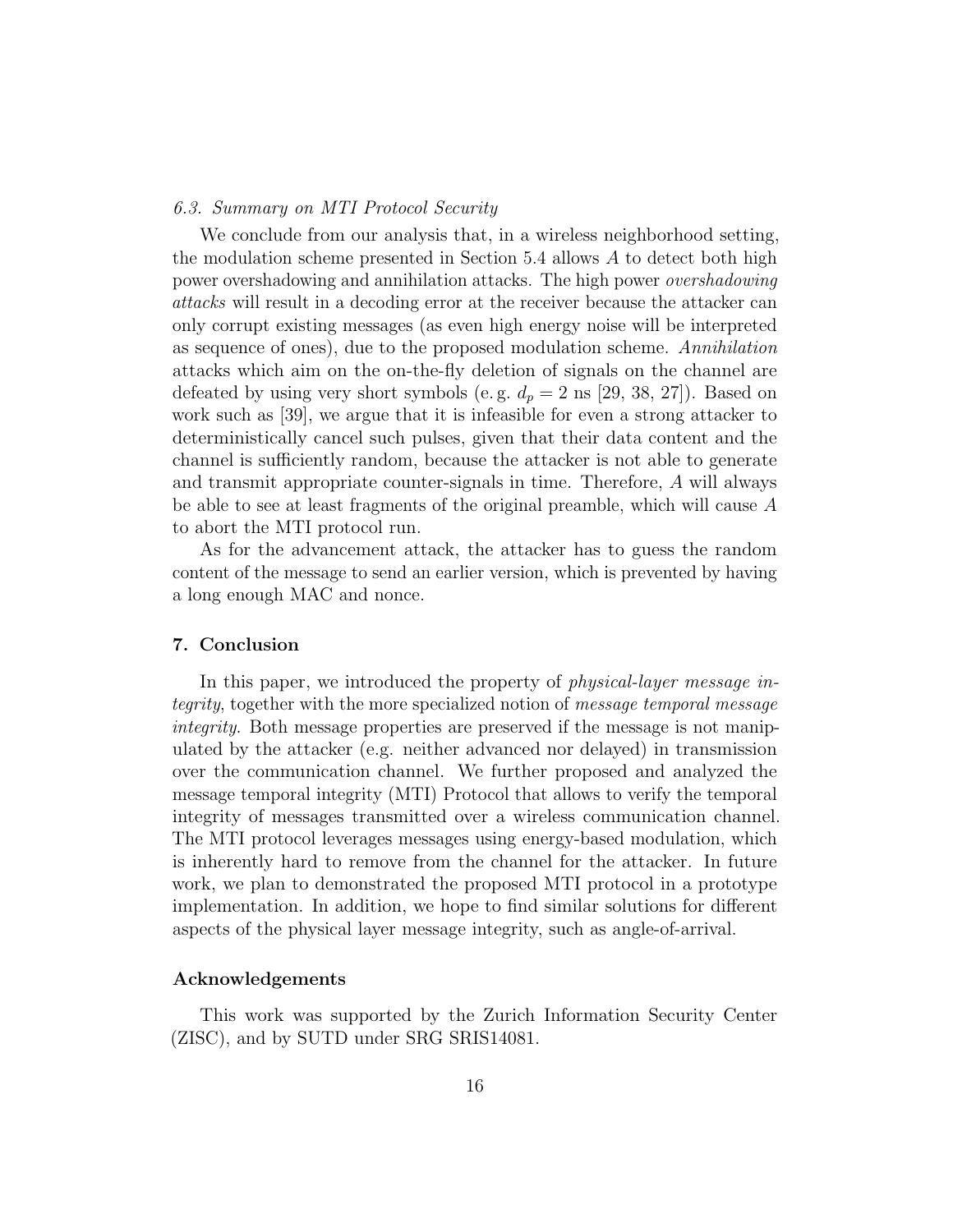## Bibliography

- [1] J. Katz, Y. Lindell, Introduction to Modern Cryptography (Chapman & Hall/Crc Cryptography and Network Security Series), Chapman & Hall/CRC, 2007.
- [2] A. Francillon, B. Danev, S. Capkun, Relay attacks on passive keyless entry and start systems in modern cars, in: Network and Distributed System Security Symposium (NDSS), 2011.
- [3] L. Taponecco, P. Perazzo, A. A. D'Amico, G. Dini, On the feasibility of overshadow enlargement attack on IEEE 802.15.4a distance bounding, Communications Letters, IEEE 18 (2) (2014) 257–260.
- [4] D. Dolev, A. Yao, On the security of public key protocols, in: Proc. of the IEEE 22nd Annual Symposium on Foundations of Computer Science, 1981.
- [5] Y.-C. Hu, A. Perrig, D. B. Johnson, Packet leashes: a defense against wormhole attacks in wireless networks, in: Proc. of the IEEE Conference on Computer Communications (InfoCom), 2003.
- [6] S. Brands, D. Chaum, Distance-bounding protocols, in: Proc. of EURO-CRYPT, 1993.
- [7] S. Capkun, J.-P. Hubaux, Secure positioning in wireless networks, IEEE Journal on Selected Areas in Communications.
- [8] N. Sastry, U. Shankar, D. Wagner, Secure verification of location claims, in: Proc. of the ACM Workshop on Wireless Security (WiSe), 2003.
- [9] S. Ganeriwal, S. Čapkun, C.-C. Han, M. B. Srivastava, Secure time synchronization service for sensor networks, in: Proc. of the ACM workshop on Wireless security (WiSe), 2005.
- [10] M. Manzo, T. Roosta, S. Sastry, Time synchronization attacks in sensor networks, in: Proc. of the ACM Workshop on Security of Ad Hoc and Sensor Networks, 2005.
- [11] K. Sun, P. Ning, C. Wang, TinySeRSync: secure and resilient time synchronization in wireless sensor networks, in: Proc. of the ACM Conference on Computer and Communications Security (CCS), 2006.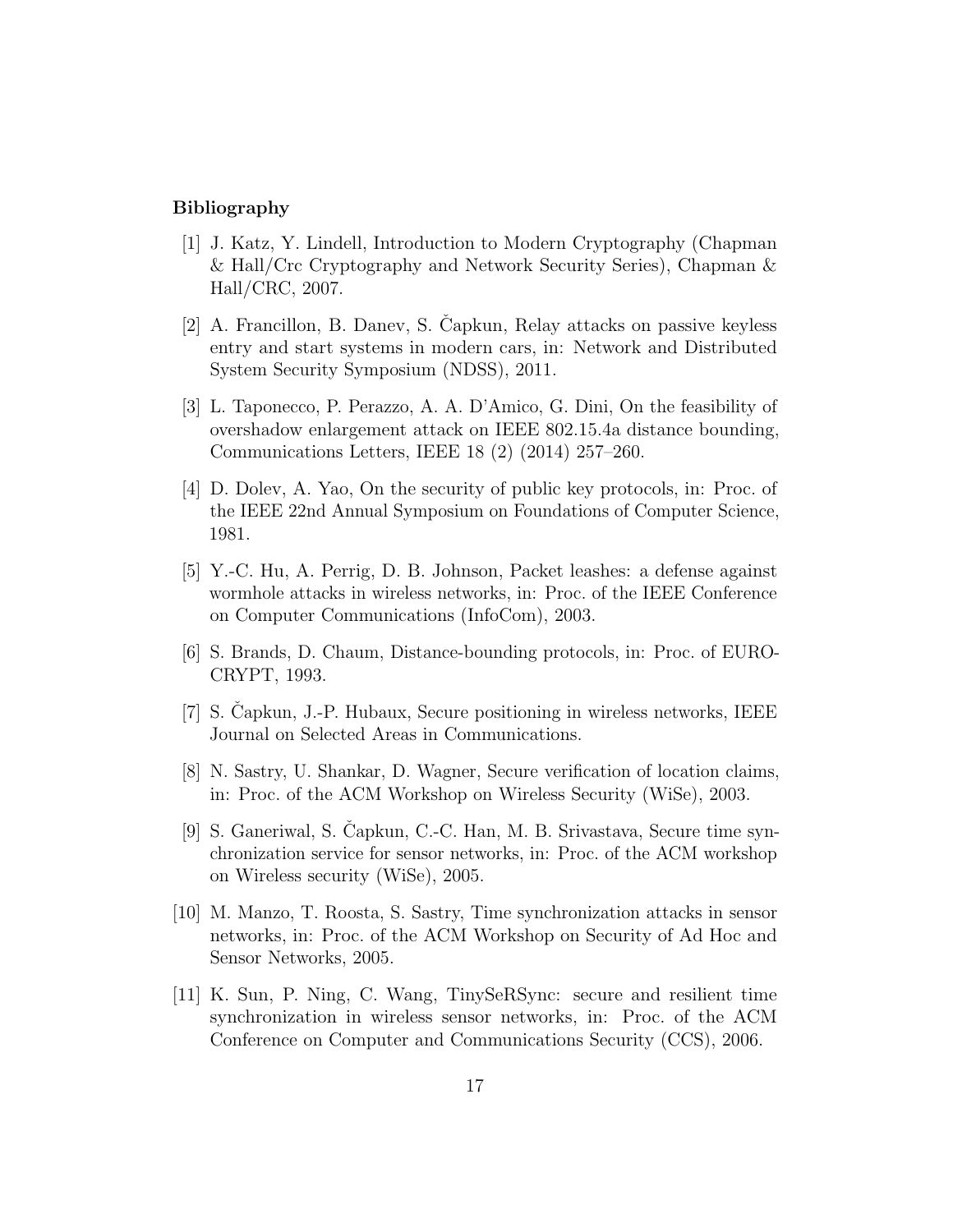- [12] T. E. Humphreys, B. M. Ledvina, M. L. Psiaki, B. W. O'Hanlon, P. M. Kintner, Assessing the spoofing threat: Development of a portable GPS civilian spoofer, in: Proc. of the ION GNSS Technical Meeting of the Satellite Division, 2008.
- [13] K. Bauer, D. McCoy, E. Anderson, M. Breitenbach, G. Grudic, D. Grunwald, D. Sicker, The directional attack on wireless localization -or- how to spoof your location with a tin can, in: Proc. of Global Telecommunications Conference (GLOBECOM), 2009, pp. 1–6.
- [14] N. O. Tippenhauer, K. B. Rasmussen, C. Pöpper, S. Capkun, Attacks on public WLAN-based positioning, in: Proc. of the ACM Conference on Mobile Systems, Applications and Services (MobiSys), 2009.
- [15] N. O. Tippenhauer, C. Pöpper, K. B. Rasmussen, S. Capkun, On the requirements for successful GPS spoofing attacks, in: Proc. of the ACM Conference on Computer and Communications Security (CCS), 2011.
- [16] J. Hightower, G. Borriello, A survey and taxonomy of location systems for ubiquitous computing (2001).
- [17] M. Hazas, A. Ward, A novel broadband ultrasonic location system, in: Proc. of Ubicomp, 2002.
- [18] L. Blazevic, J.-Y. L. Boudec, S. Giordano, A location-based routing method for mobile ad hoc networks, IEEE Transactions on Mobile Computing 4 (2).
- [19] T. Nighswander, B. Ledvina, J. Diamond, R. Brumley, D. Brumley, GPS software attacks, in: Proc. of the ACM Conference on Computer and Communications Security (CCS), 2012, pp. 450–461.
- [20] J. Elson, L. Girod, D. Estrin, Fine-grained network time synchronization using reference broadcasts, SIGOPS Operating System Review.
- [21] J. van Greunen, J. Rabaey, Lightweight time synchronization for sensor networks, in: Proc. of the conference on Wireless sensor networks and applications, 2003.
- [22] M. Maroti, B. Kusy, G. Simon, A. Ledeczi, The flooding time synchronization protocol, in: Proc. of the ACM Conference on Networked Sensor Systems (SenSys), 2004.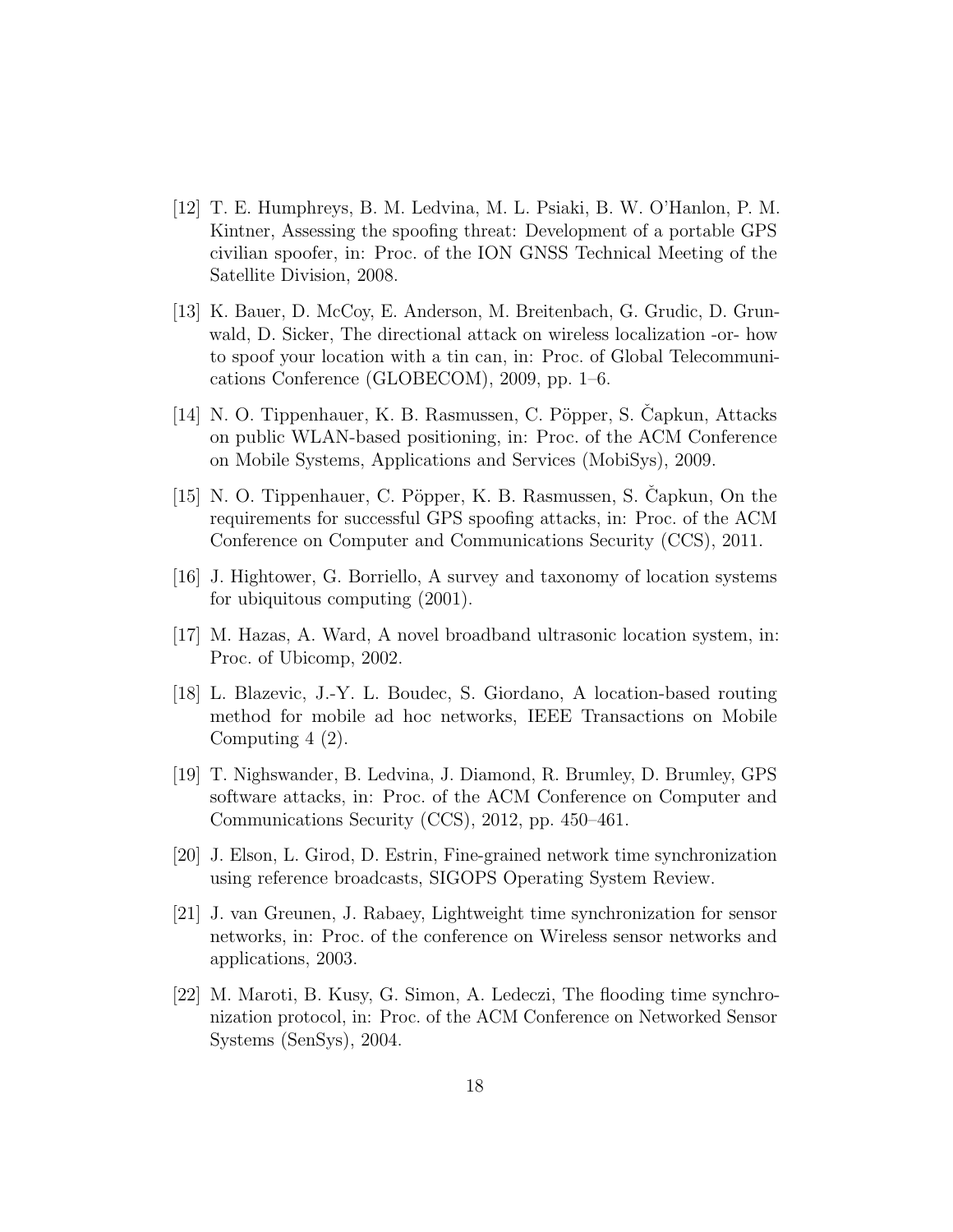- [23] K. B. Rasmussen, S. Capkun, M. Cagalj, SecNav: secure broadcast localization and time synchronization in wireless networks, in: Proc. of the ACM/IEEE Conference on Mobile Computing and Networking (MobiCom), 2007.
- [24] M. Sichitiu, C. Veerarittiphan, Simple, accurate time synchronization for wireless sensor networks, in: Proc. of the IEEE Wireless Communications and Networking Conference, 2003.
- [25] J. Clulow, G. P. Hancke, M. G. Kuhn, T. Moore, So near and yet so far: Distance-bounding attacks in wireless networks, in: Proc. of the European Workshop on Security and Privacy in Ad-hoc and Sensor Networks, 2006.
- [26] G. P. Hancke, M. G. Kuhn, An RFID Distance Bounding Protocol, in: Proc. of the IEEE Conference on Security and Privacy for Emerging Areas in Communications Networks (SecureComm), 2005.
- [27] N. O. Tippenhauer, H. Luecken, M. Kuhn, S. Capkun, UWB rapid-bitexchange system for distance bounding, in: Proc. of the ACM Conference on Security and Privacy in Wireless and Mobile Networks (WiSec), 2015.
- [28] D. Singelée, B. Preneel, Distance Bounding in Noisy Environments, in: Proc. of the European Workshop on Security and Privacy in Ad-hoc and Sensor Networks, 2007.
- $[29]$  N. O. Tippenhauer, S. Capkun, ID-based secure distance bounding and localization, in: Proc. of the European Symposium on Research in Computer Security (ESORICS), 2009.
- $[30]$  K. B. Rasmussen, S. Capkun, Location privacy of distance bounding protocols, in: Proc. of the ACM Conference on Computer and Communications Security (CCS), 2008.
- [31] I. Boureanu, A. Mitrokotsa, S. Vaudenay, Towards secure distance bounding, in: S. Moriai (Ed.), Proc. of Fast Software Encryption, Vol. 8424 of Lecture Notes in Computer Science, Springer Berlin Heidelberg, 2014, pp. 55–67.